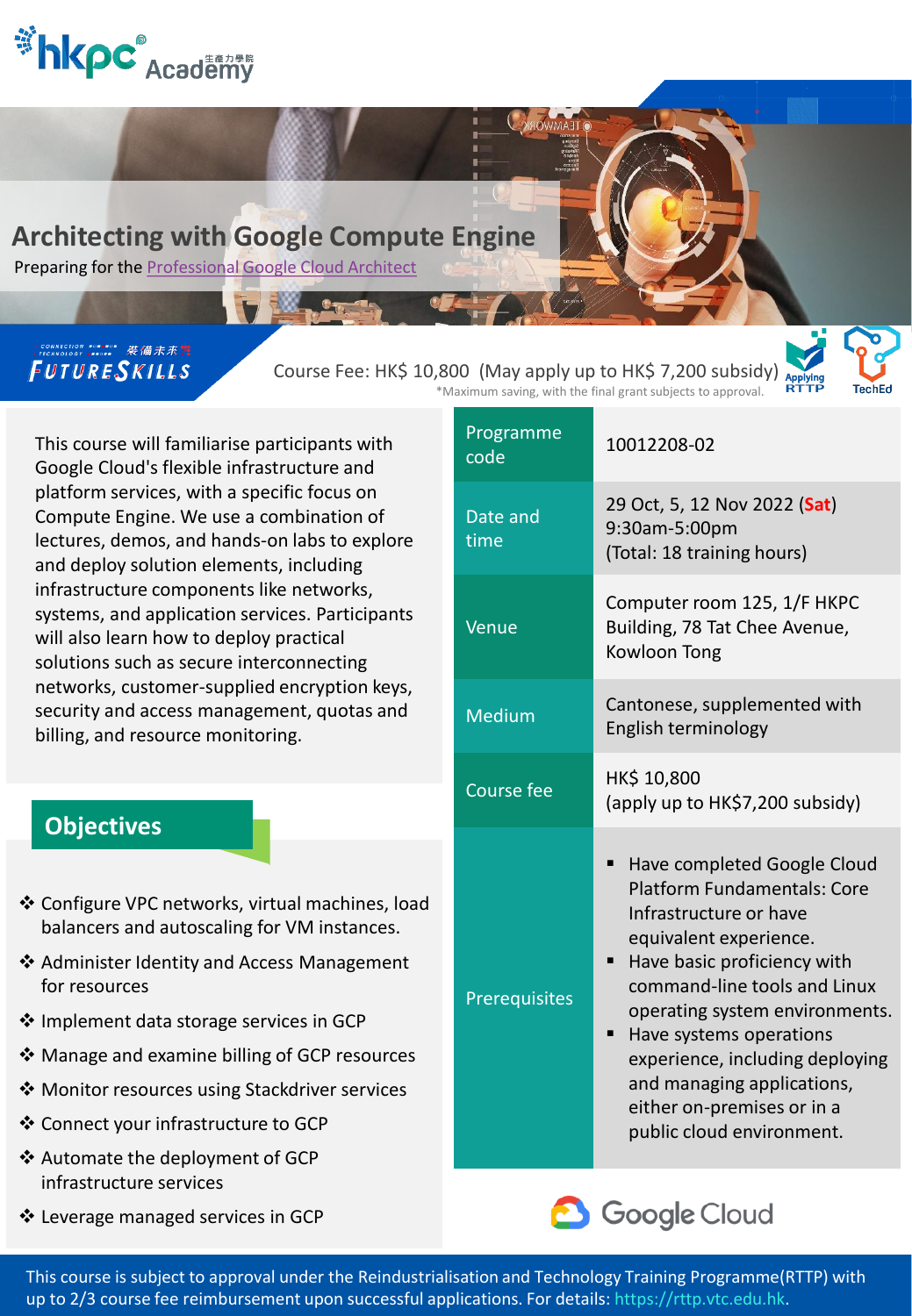# **Example 2 Academy**

**Architecting with Google Compute Engine**

Preparing for the **Professional Google Cloud Architect** 

# **Course Outline with highlights**

### **Module 1: Introduction to Google Cloud**

- $\triangleright$  List the different ways of interacting with Google Cloud.
- $\triangleright$  Use the Cloud Console, Cloud Shell and the Google Cloud Marketplace to deploy solutions.
- $\triangleright$  Create Cloud Storage buckets.

### **Module 2: Virtual Networks**

- $\triangleright$  List the VPC objects in Google Cloud.
- $\triangleright$  Differentiate between the different types of VPC networks.
- $\triangleright$  Implement VPC networks and firewall rules.
- $\triangleright$  Implement Private Google Access and Cloud NAT.

### **Module 3: Virtual Machines**

- $\triangleright$  Describe the disk options for virtual machines.
- $\triangleright$  Explain VM pricing and discounts.
- ➢ Use Compute Engine to create and customize VM instances.

### **Module 4: CloudIAM**

- ➢ Describe the Cloud IAM resource hierarchy.
- $\triangleright$  Explain the different types of IAM roles.
- $\triangleright$  Recall the different types of IAM members.
- ➢ Implement access control for resources using Cloud IAM.

### **Module 5: Storage and Database Services**

- ➢ Differentiate between Cloud Storage, Cloud SQL, Cloud Spanner, Cloud Firestore and Cloud Bigtable.
- $\triangleright$  Choose a data storage service based on your requirements.
- $\triangleright$  Implement data storage services.

### **Module 6: Resource Management**

- $\triangleright$  Describe the cloud resource manager hierarchy.
- ➢ Recognize how quotas protect Google Cloud customers.
- $\triangleright$  Use labels to organize resources.
- $\triangleright$  Explain the behavior of budget alerts in Google Cloud.
- $\triangleright$  Examine billing data with BigQuery.

# **Module 7: Resource Monitoring**

- $\triangleright$  Describe the services for monitoring, logging, error reporting, tracing, and debugging.
- $\triangleright$  Create charts, alerts, and uptime checks for resources with Cloud Monitoring.
- $\triangleright$  Use Cloud Debugger to identify and fix errors.

# **Module 8: Interconnecting Networks**

- ➢ Determine which Google Cloud interconnect or peering service to use in specific circumstances.
- $\triangleright$  Create and configure VPN gateways.
- ➢ Recall when to use Shared VPC and when to use VPC Network Peering.

## **Module 9: Load Balancing and Autoscaling**

- $\triangleright$  Recall the various load balancing services.
- $\triangleright$  Determine which Google Cloud load balancer to use in specific circumstances.
- $\triangleright$  Describe autoscaling behavior.
- ➢ Configure load balancers and autoscaling.

### **Module 10: Infrastructure Modernization**

- $\triangleright$  Automate the deployment of Google Cloud services using Deployment Manager or Terraform.
- ➢ Outline the Google Cloud Marketplace.

### **Module 11: Managed Services**

 $\triangleright$  Describe the managed services for data processing in Google Cloud.

### **Bring Your Own Device (BYOD):**

Windows 7/10 / Mac OS 10.x or above with minimum 2 GB RAM and 20 GB hard disk

**This course will be taught by Google Cloud Authorized Trainer.**